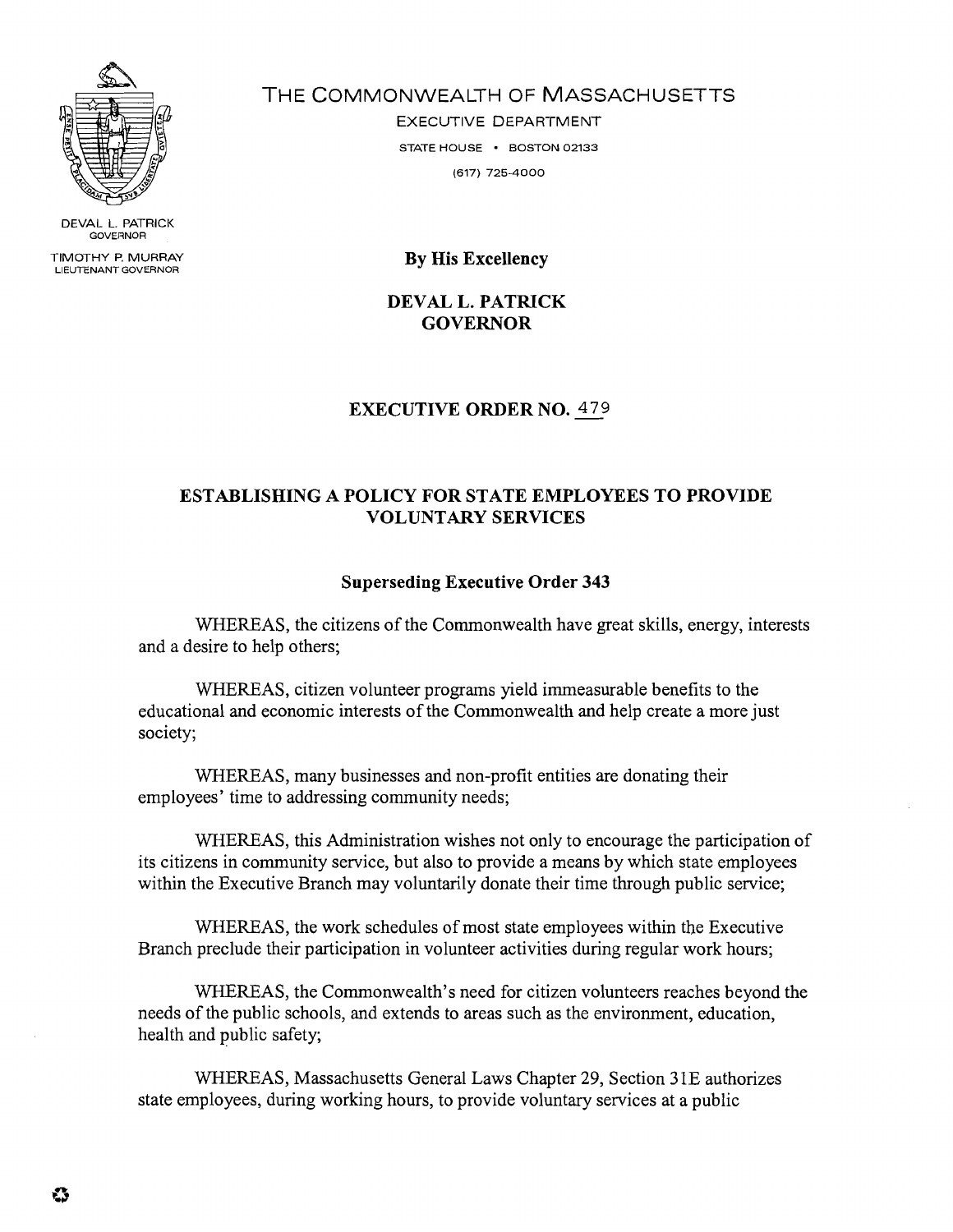elementary, secondary, or vocational-technical school to assist the improvement of a student's or school's educational program not to exceed the equivalent of one work day per month;

WHEREAS, the Commonwealth will expand the State Employees Responding as Volunteers program to address additional community needs, including but not limited to, environmental, educational, health and public safety; and

WHEREAS, the State Employees Responding as Volunteers program shall provide opportunities to Executive Branch employees to volunteer at accredited nonprofit organizations and public entities (including schools); and

NOW, THEREFORE, I, Deval L. Patrick, Governor of the Commonwealth of Massachusetts, by virtue of the authority vested in me by the Constitution, Part 2, c. 2, *5*  I, Art. I, hereby order as follows:

Section 1. State employees, within the Executive Branch, shall be encouraged to voluntarily contribute their time and talents to the improvement of the Commonwealth.

Section 2. Consistent with the policies and guidelines to be developed pursuant to Section 3 below, any person employed in the Executive Branch, shall be eligible to provide approved voluntary services, on site, in communities within the Commonwealth, during approved working hours, for a maximum of up to one day *(7.5* or 8 hours) per month, and without loss of salary, in order to assist in the improvement of our state.

Section 3. The Secretary of Administration and Finance, in consultation with the Office of External Affairs, and the Chief Human Resources Officer, shall develop and issue uniform policies and guidelines for the voluntary participation of eligible employees of the Executive Branch. These volunteer opportunities will meet the Commonwealth's needs in areas including, but not limited to, environmental, educational, health, and public safety.

Section 4. The policies and guidelines issued pursuant to section 3 shall define eligible employees and include provisions that participating employees may not be compensated by the organization or entity that they are serving. Eligible employees shall not forfeit state compensation or benefits while engaged in approved activities in the Commonwealth.